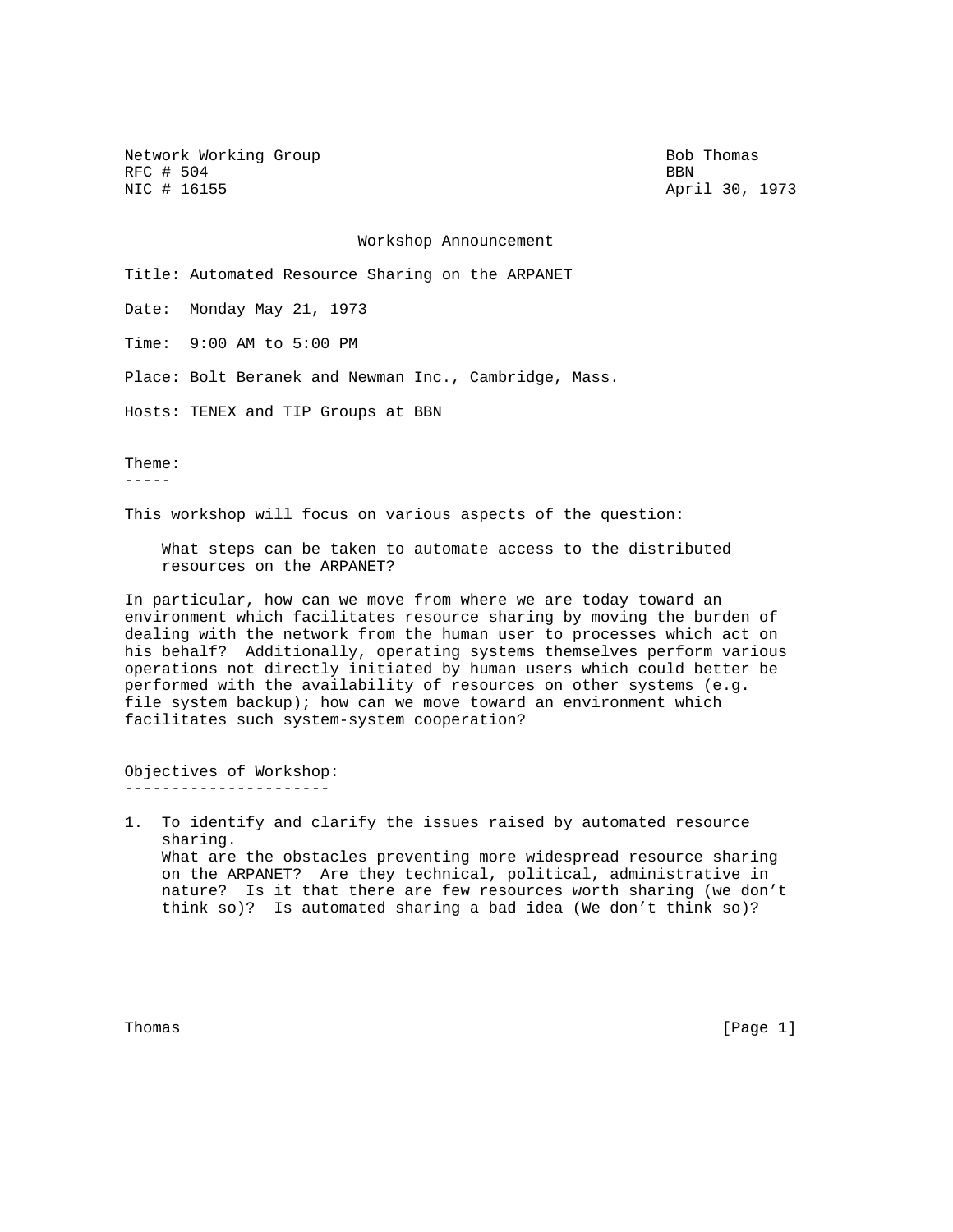- 2. To identify resources at various network sites appropriate for automated sharing; and to identify the need for resources which don't but should exist.
- 3. To formulate a series of experiments for the purpose of evaluating relative merits and disadvantages of different approaches to automating resource sharing. The intent of such experimentation is to gain experience through construction and use of prototype systems which support automated sharing.

Format of Workshop:

------------------

Morning:

In order to get the workshop "up to speed", each participant will be expected to give a brief presentation of relevant work he (his site) is currently engaged in, is planning to do, or to identify and discuss issues he feels are relevant to the subject. Time will be allowed for brief discussion after each presentation.

## Afternoon:

General discussion of the issues raised during the morning session. Possible subjects for discussion include (but need not be limited to):

- 1. Identification of possible multi-site "services". Intersite mail, terminal linking, status information are some examples - what are others?
- 2. Identification of resources appropriate for remote utilization. File systems, compilers, on-line query systems, manuscript preparation systems are some examples - what are others?
- 3. Access to remote resources. Possibility of access paths other than the standard logger port. To what extent (if at all) can the access paths to a variety of different resources be standardized? How can resources which may move from Host to Host or may be available on several Hosts be dynamically located and selected for use? The need for (desirability of) a "broadcast ICP".
- 4. Problems of accounting for resource utilization. Some form of network wide accounting would be a great convenience. For example, it would be nice if a user could use the same account at many (all?) sites. What are the problems (if any) preventing this?

Thomas [Page 2]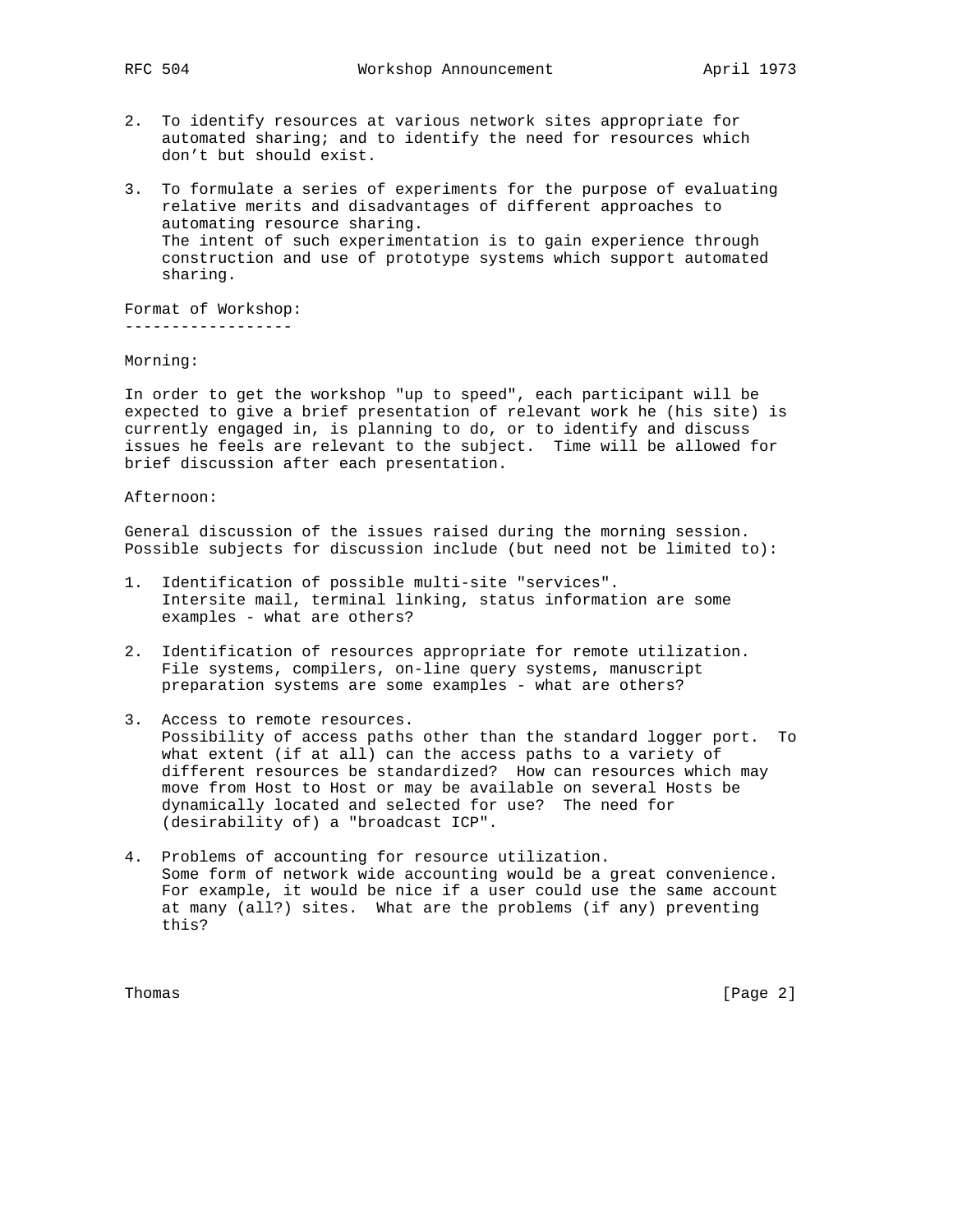- 5. Problems of security and access control. Authentication of users/processes attempting to use resources. As with network wide accounts, the ability to use the same name and password at all sites would be convenient. How can a user's password and other sensitive data be protected in such an environment? The notion of a third party password validation and user authentication service.
- 6. Approaches to automating resource sharing. It is possible without difficulty to identify several which on the surface appear to be different:
	- a. Multi-site executive programs which make resources accessible to the user at the command language level; e.g. the inter-site, user-user interaction and file maintenance activity supported by the RSEXEC.
	- b. A programming language environment designed to facilitate resource sharing; e.g. LISP is a machine independent language one could imagine a multi-computer LISP system which supported automated resource sharing.
	- c. The "collect a resource" approach identify an Editor here, file storage service there, a compiler somewhere else, etc; and build a "workshop" environment which provides convenient access to these resources.

 What are the relative merits and disadvantages of these approaches? What aspects do these approaches have in common? Is it possible to identify a common base capable of supporting them all?

7. Protocols to support automated resource sharing. It would be inappropriate to attempt to generate a detailed protocol specification at this workshop. However, it is appropriate to discuss the kinds of activity a protocol should support. Existing protocols (excepting Host-Host protocol and possibly, the new TELNET protocol) appear to be oriented toward human users. Automated resource sharing suggests processes acting on behalf of human users to interface to remote resources; this in turn suggests that the protocols should be highly process oriented. For example, because there should be minimal human intervention in error recovery, the protocols should be extremely robust; e.g., include well specified time outs, etc.

Thomas [Page 3]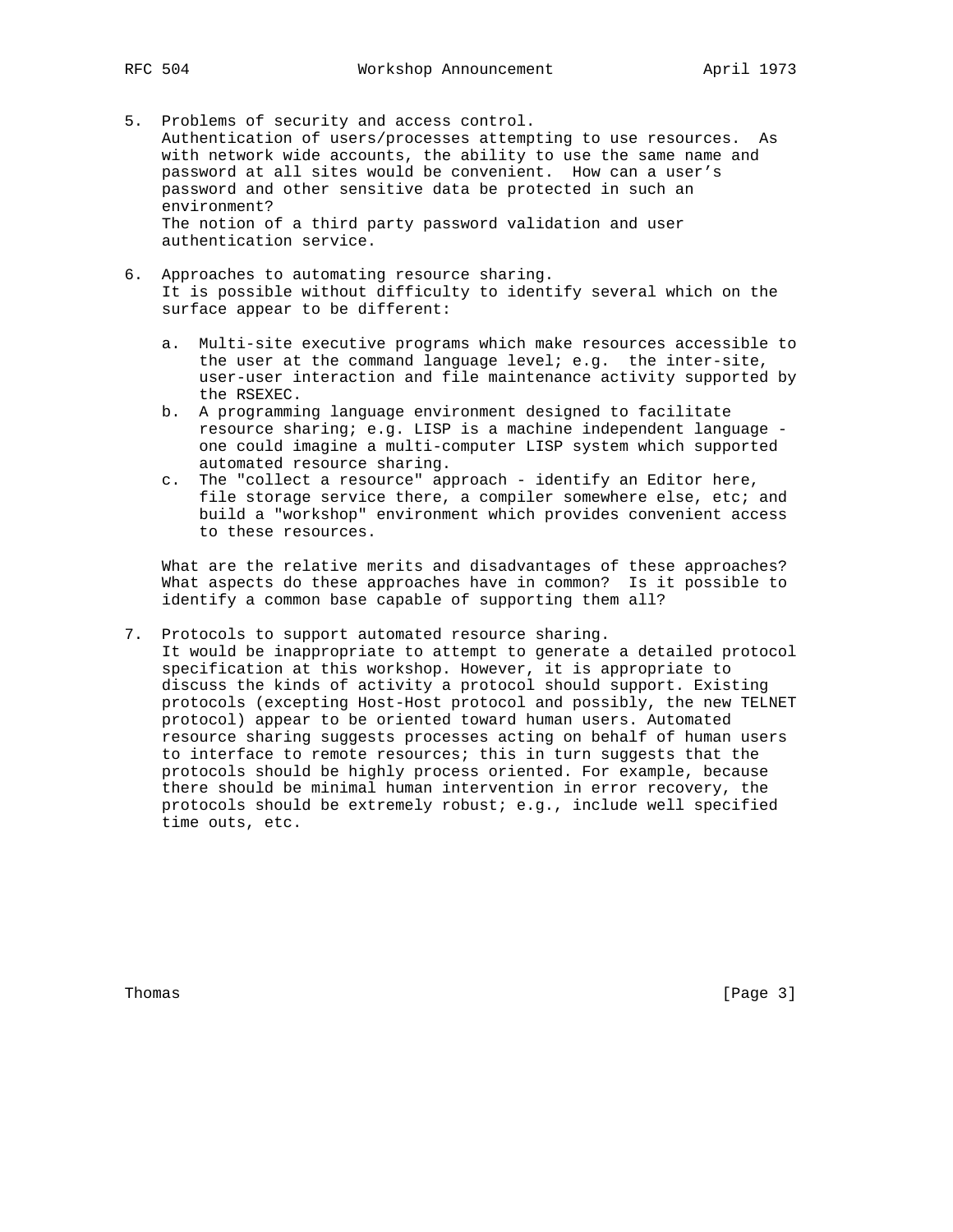Arrangements: ------------

If you are planning to attend the workshop, please notify Bob Thomas at BBN (send net mail to BTHOMAS@BBN, telephone (617) 491-1850, x483). If you would like us to make motel reservations for you (at the homestead Inn at Fresh Pond) call Mrs Terry Bernier at BBN (x545).

It is possible that a single day will prove to be insufficient for this workshop. If that is the consensus of the attendees, the workshop will continue through Tuesday May 22.

Position papers, memos, notes, etc. prepared by participants in advance of the workshop will help contribute to the success of the workshop and are requested. All such papers received before May 11 will be distributed, in advance, to workshop attendees.

The following questions may be helpful in focusing your thinking:

- What resources would your site be willing to make available for use in automated resource sharing experiments?
- Under what conditions would your site be willing or able to participate in such experiments?
- What administrative and/or technical considerations would prevent your site from entering into a network wide resource sharing agreement?
- If you employ accounting Procedures that require cost recovery, how, if at all, should they be modified to work in a network resource sharing environment?

Reading List: ------------

We are aware of little that has been written on the subject of automated resource sharing. However, the following items are relevant (at least marginally) to the workshop. Please inform us of others of which you are aware.

- 1. ARPANET NEWS, Issue 2, Report on COMPCON 73 "Birds of a Feather Session" on Resource Sharing Networks, NIC 15337.
- 2. "A Resource Sharing Executive for the ARPANET", R. Thomas, Preprint of paper for 1973 National Computer Conference, BBN Report 2522, NIC #14689.
- 3. "Terminal Access to the ARPANET Experience and Improvements", N. Mimno, B. Cosell, Walden, et. al., COMPCON 73 Proceedings, NIC 14791.
- 4. "A Tentative Proposal for a Modified User Protocol", M. Padlipsky, RFC 451, NIC #14135.

Thomas [Page 4] **Thomas** [Page 4] **Page 4**]